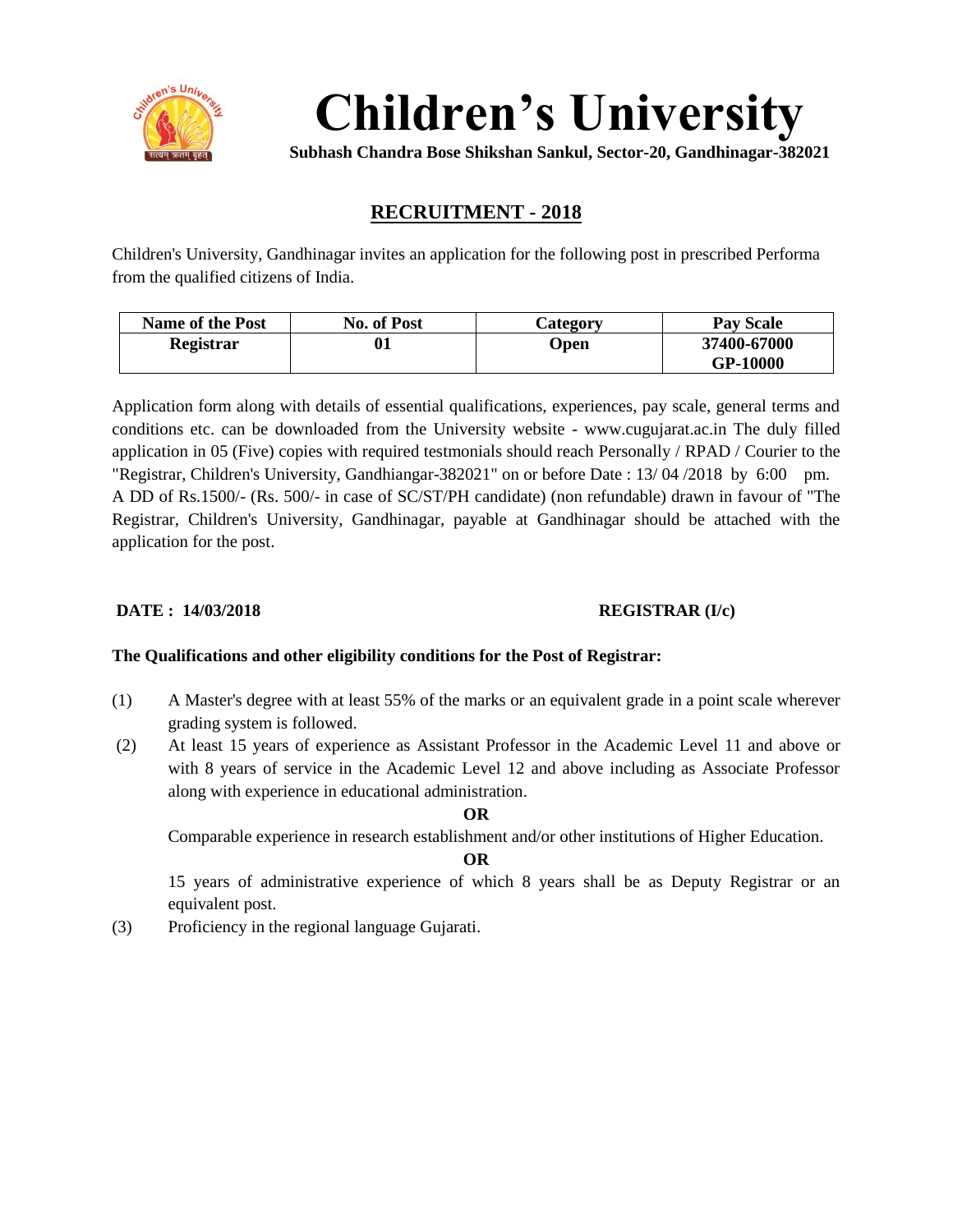

# **Children's University**

**Subhash Chandra Bose Shikshan Sankul, Sector-20, Gandhinagar-382021 www.cugujarat.ac.in**

| Application for the Post of                                                                                  |                                                                |             |                        |           |              |                             |              |                       |  |
|--------------------------------------------------------------------------------------------------------------|----------------------------------------------------------------|-------------|------------------------|-----------|--------------|-----------------------------|--------------|-----------------------|--|
|                                                                                                              |                                                                |             |                        |           |              |                             |              | Affix your            |  |
|                                                                                                              |                                                                |             |                        |           |              |                             |              | passport size         |  |
|                                                                                                              |                                                                |             |                        |           |              |                             |              |                       |  |
| <b>OFFICIAL USE ONLY:</b>                                                                                    |                                                                |             |                        |           |              |                             | latest Photo |                       |  |
|                                                                                                              |                                                                |             |                        |           |              | with                        |              |                       |  |
| No. $\&$ Date : $\qquad \qquad$                                                                              |                                                                |             |                        |           |              |                             | Signature    |                       |  |
| Name of the post applied for :                                                                               |                                                                |             |                        |           |              |                             |              |                       |  |
| <b>Demand Draft Particulars</b>                                                                              |                                                                |             | <b>Bank and Branch</b> |           |              |                             |              |                       |  |
|                                                                                                              |                                                                |             | DD No and Date         |           |              |                             |              |                       |  |
|                                                                                                              |                                                                |             | <b>Amounts</b>         |           |              |                             |              |                       |  |
|                                                                                                              | PERSONAL INFORMATION (IN CAPITAL LETTERS)                      |             |                        |           |              |                             |              |                       |  |
| Mr, Mrs, Ms                                                                                                  | <b>Surname</b>                                                 |             | <b>First Name</b>      |           |              | <b>Father's / Husband's</b> |              |                       |  |
| etc:                                                                                                         |                                                                |             |                        |           |              | <b>Name</b>                 |              |                       |  |
| Date of Birth                                                                                                |                                                                |             |                        |           |              |                             |              |                       |  |
| Gender                                                                                                       | Male                                                           |             | Age on last date       |           |              | Female                      |              |                       |  |
| <b>Marital Status</b>                                                                                        | Married                                                        |             |                        |           |              | Unmarried                   |              |                       |  |
| Category                                                                                                     |                                                                | <b>SEBC</b> |                        | <b>SC</b> |              |                             |              | <b>ST</b>             |  |
| Open<br>NOTE : If candidate belong to SEBC Please attach copy of current Year's non creamy layer certificate |                                                                |             |                        |           |              |                             |              |                       |  |
| <b>Permanent Address:</b>                                                                                    |                                                                |             |                        |           |              |                             |              |                       |  |
|                                                                                                              |                                                                |             |                        |           |              | Tel:                        |              |                       |  |
|                                                                                                              |                                                                |             |                        |           |              | Mob:                        |              |                       |  |
| Pincode:<br>Email:                                                                                           |                                                                |             |                        |           |              |                             |              |                       |  |
| Address for correspondence if different :                                                                    |                                                                |             |                        |           |              |                             |              |                       |  |
|                                                                                                              |                                                                |             |                        |           |              | Tel:                        |              |                       |  |
|                                                                                                              |                                                                |             |                        |           |              | Mob:                        |              |                       |  |
| Pincode:                                                                                                     |                                                                |             |                        |           |              | Email:                      |              |                       |  |
| Country of Birth:                                                                                            |                                                                |             |                        |           |              |                             |              |                       |  |
| Nationality:                                                                                                 |                                                                |             |                        |           |              |                             |              |                       |  |
|                                                                                                              | <b>Educational Qualification</b> (*) From Matriculation onward |             |                        |           |              |                             |              |                       |  |
| <b>Examination</b>                                                                                           | <b>Board/University</b>                                        | Year of     | <b>Marks</b>           |           |              | % out of                    |              | <b>Subject Course</b> |  |
| <b>SSC</b>                                                                                                   |                                                                | Passing     | <b>Obtained</b>        | Out of    | <b>Marks</b> |                             |              |                       |  |
| <b>HSC</b>                                                                                                   |                                                                |             |                        |           |              |                             |              |                       |  |
| Bachelor's                                                                                                   |                                                                |             |                        |           |              |                             |              |                       |  |
| Degree                                                                                                       |                                                                |             |                        |           |              |                             |              |                       |  |
| Master Degree                                                                                                |                                                                |             |                        |           |              |                             |              |                       |  |
| M.Phil                                                                                                       |                                                                |             |                        |           |              |                             |              |                       |  |
| Ph.D.                                                                                                        |                                                                |             |                        |           |              |                             |              |                       |  |
| Any other                                                                                                    |                                                                |             |                        |           |              |                             |              |                       |  |
| Degree/Diploma                                                                                               |                                                                |             |                        |           |              |                             |              |                       |  |
| Technical                                                                                                    |                                                                |             |                        |           |              |                             |              |                       |  |
| Qualification                                                                                                |                                                                |             |                        |           |              |                             |              |                       |  |
| (If any)                                                                                                     |                                                                |             |                        |           |              |                             |              |                       |  |
| (Note : (*) Please attach separate sheet if the space is insufficient)                                       |                                                                |             |                        |           |              |                             |              |                       |  |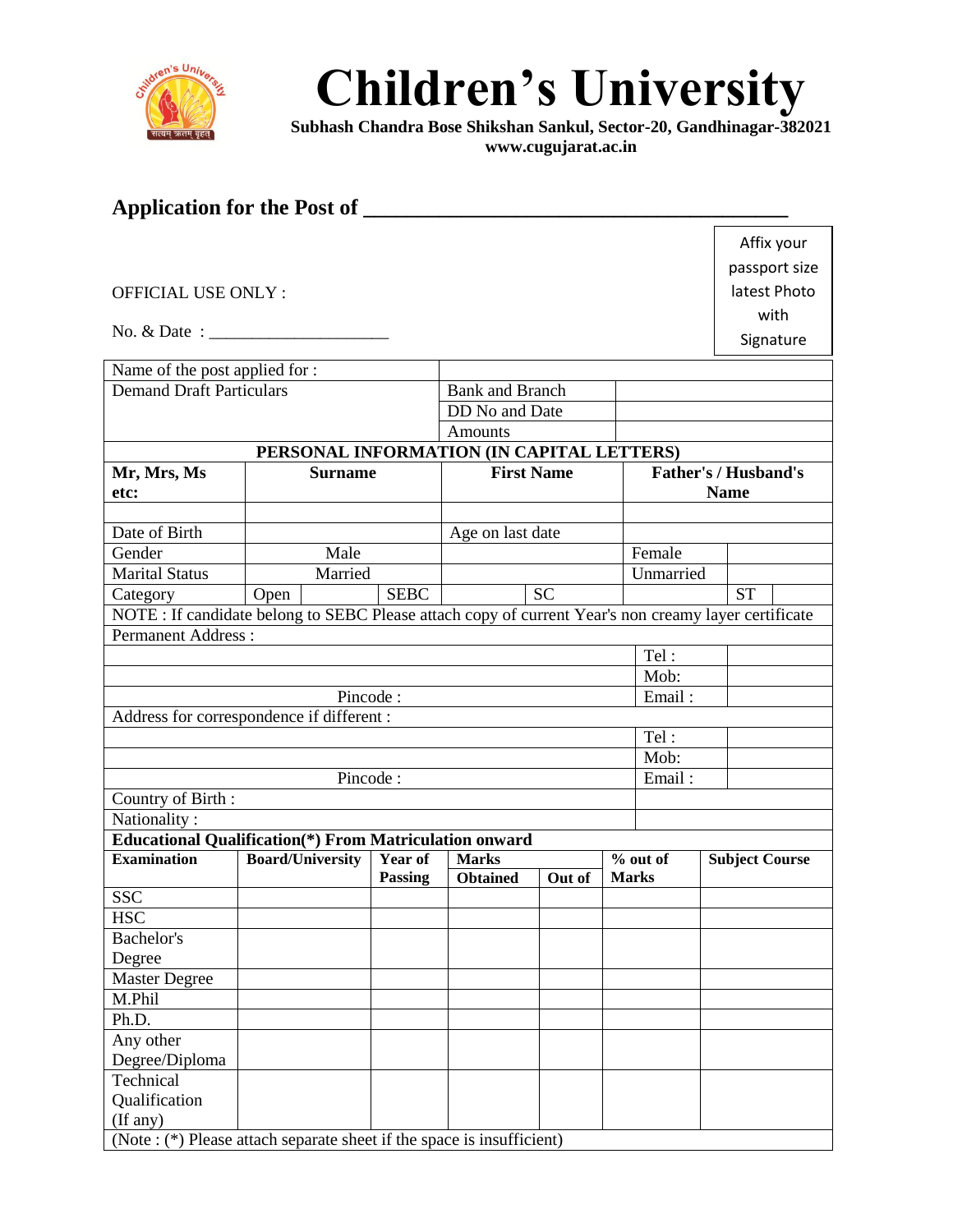| <b>Technical/Professional Experience (Starting from the latest):</b> |              |                                                 |                                 |                          |                |               |  |
|----------------------------------------------------------------------|--------------|-------------------------------------------------|---------------------------------|--------------------------|----------------|---------------|--|
| <b>Designation</b>                                                   | Name of the  | <b>Scale of Pay/Pay</b>                         | <b>Nature of</b><br>Appointment | <b>Period of Service</b> |                |               |  |
|                                                                      | Organization | <b>Structure/Pay in</b><br>Pay Band +<br>GP/AGP |                                 | From                     | T <sub>0</sub> | <b>Period</b> |  |
|                                                                      |              |                                                 |                                 |                          |                |               |  |
|                                                                      |              |                                                 |                                 |                          |                |               |  |
|                                                                      |              |                                                 |                                 |                          |                |               |  |
|                                                                      |              |                                                 |                                 |                          |                |               |  |
|                                                                      |              |                                                 |                                 |                          |                |               |  |
|                                                                      |              |                                                 |                                 |                          |                |               |  |

#### **(Note :** (\*) **Please indicate Pay Band and Grade Pay separately)**

#### **Additional Information, If any:**

 I hereby declare that all entries made by me in this application are true, complete and correct to the best of my knowledge and belief. I understand that in the event of any information being found false, incomplete or incorrect my candidature/appointment is liable to be cancelled/terminated. I have enclosed attested copies of the School leaving certificate, all marksheets, cast certificate\*, Non-Creamylayer certificate\*, experience certificates and other supporting documents.

Place :

Date: Signature of the Applicant

(Encl: As above)

(Applicant who are in service it is required to send his/her application through proper channel.)

(The endorsement below is to be signed and forwarded by the Head of the Department/Employer in the case of the in-service candidates whether in permanent or temporary capacity failing which the application is liable to be rejected.)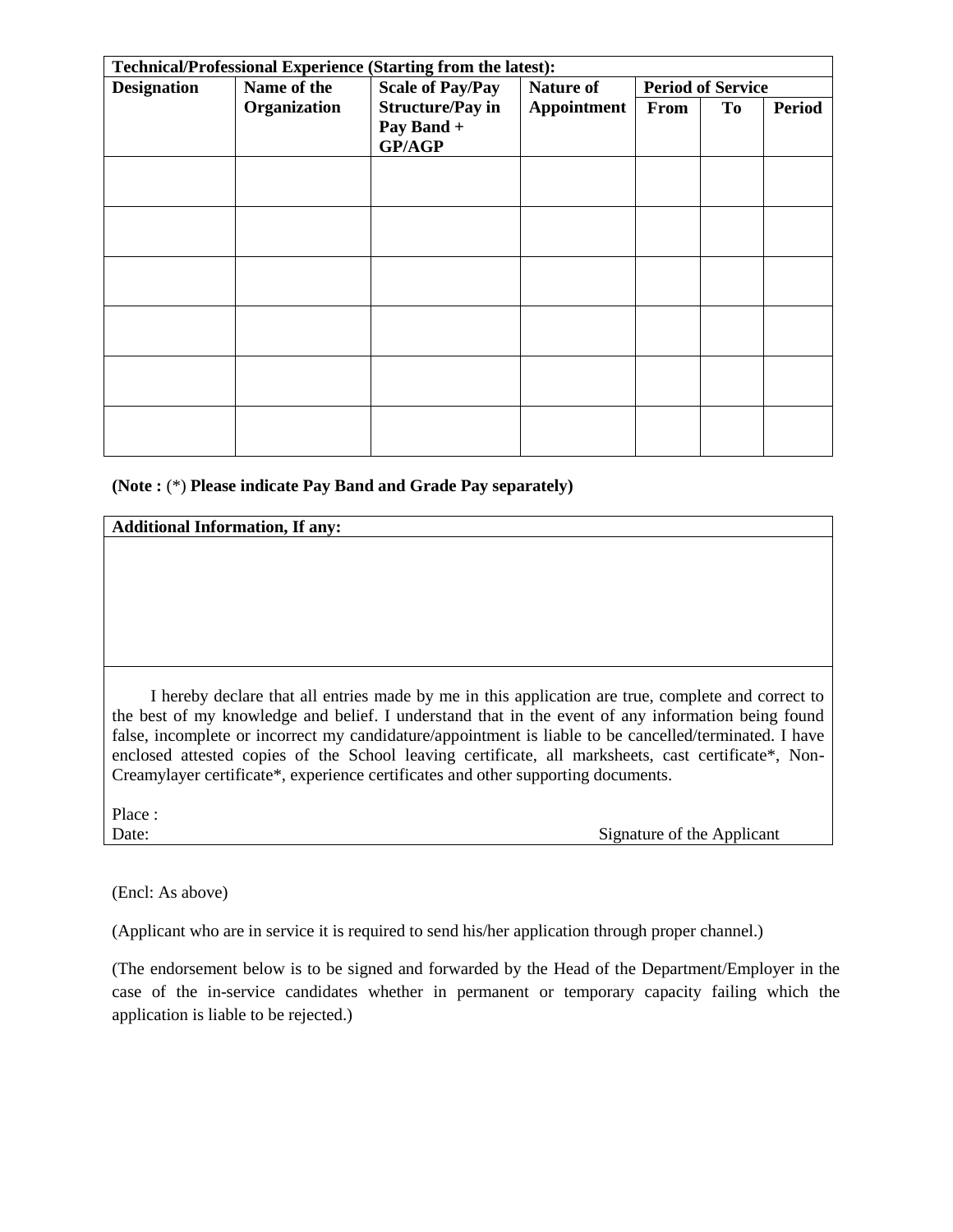#### **ENDORSEMENT OF THE EMPLOYER**

Date : \_\_\_\_\_\_\_\_\_\_\_\_\_\_\_\_\_\_\_\_\_\_\_\_\_\_\_\_\_

1. The application of \_\_\_\_\_\_\_\_\_\_\_\_\_\_\_\_\_\_\_\_\_\_\_\_\_\_\_\_\_\_\_\_\_\_\_\_\_\_\_\_\_\_\_\_\_\_\_\_\_\_\_\_\_\_\_\_\_\_\_\_\_\_\_

is hereby forwarding with the remarks that we have no objection to his/her application being considered.

- 2. Certified that the information given by the applicant in this application form has been checked/verified and found to be correct with reference to his/her service records.
- 3. Applicable in case of deputation: Attested copies of the applicant's confidential reports for the preceding five years alongwith vigilance/integrity certificates are enclosed.

**Signature of the Forwarding Officer (With office seal)**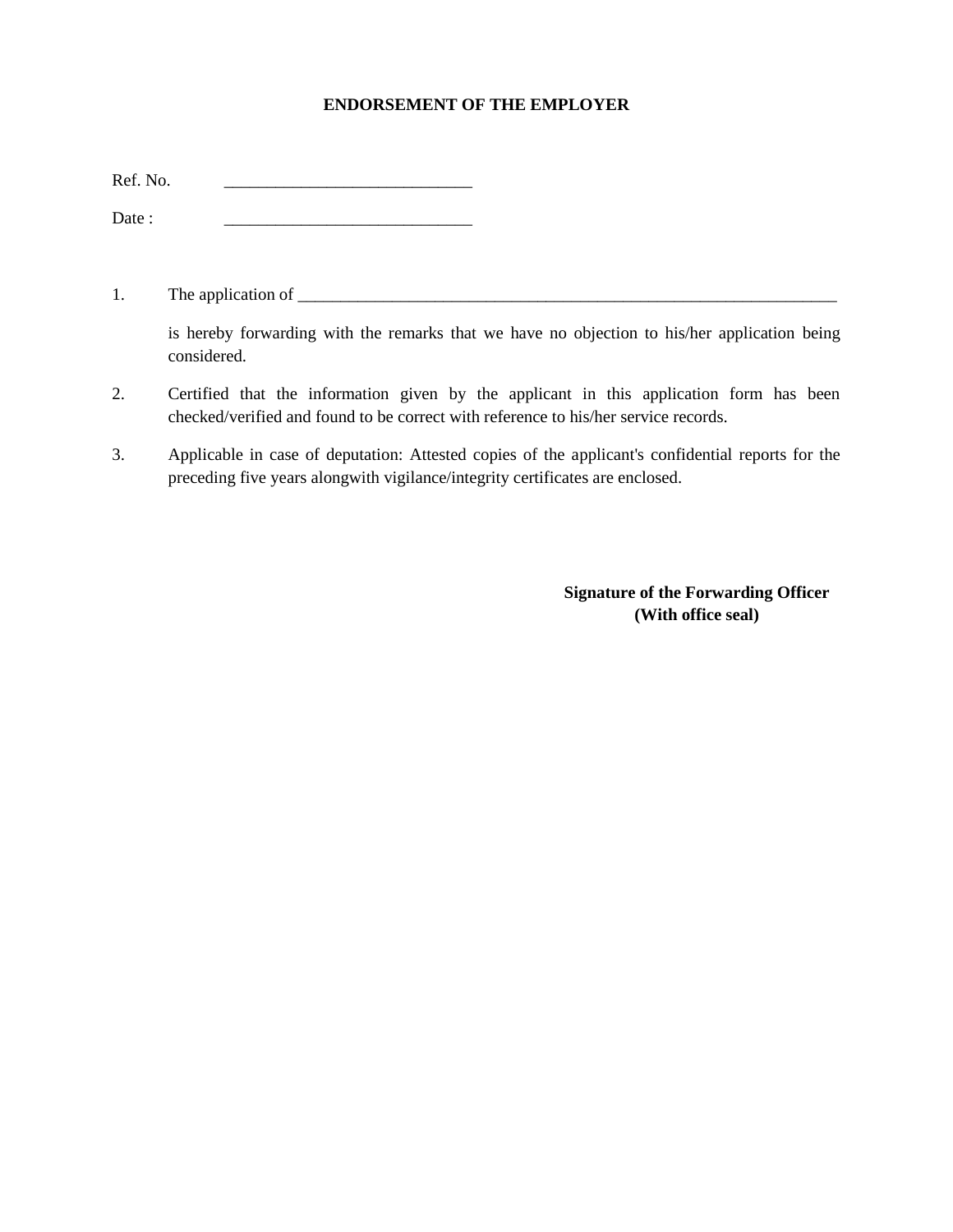

# **Children's University**

**Subhash Chandra Bose Shikshan Sankul, Sector-20, Gandhinagar-382021**

### **PLEASE READ CAREFULLY THE INSTRUCTION MENTIONED BELOW**

- 1. A candidate who knowingly or willfully furnishes incorrect or false particulars or suppresses material information, will be disqualified and if appointed will be liable to be dismissed from service, without any notice.
- 2. If the space against any item in the Application Form is insufficient, full particulars should be given on a sheet of paper which should be attached to the application entering at the appropriate place a reference to the sheet attached.
- 3. Appointment of the Registrar shall be for a term of five years and he/she shall be eligible for reappointment for further term of five years as per Children's University act 16 (4).
- 4. The candidate must possess the required qualification at the time of last date fixed for receipt of applications by the University.
- 5. Canvassing direct or indirect will be a disqualification.
- 6. No application will be considered which is received after the last date of receipt of application and any kind of fees paid by the applicant is non-refundable and no correspondence in this respect will be entertained. Late receipt of the Application Form on account of postal delay or any other reason will not be considered.
- 7. Candidate if called for interviews will have to come at their own expense
- 8. The University reserves the right to fill or not to fill the post and also make any amendments.
- 9. Candidates already in employment in University, Educational Institutions, Government Establishments, and Organizations shall have to send their applications through their present employer on or before the prescribed date. However, due to any unavoidable circumstances if the application through proper channel is likely to be delayed persons employed after making application in response to this advertisement must bring a **'No Objection Certificate'** at the time of interview from their employers.
- 10. A salary certificate showing pay, D.A. and other allowances being paid by their Institute/Office/Firm should be enclosed with the application form and also be produced at the time of interview
- 11. The Candidates are required to submit 5 copies of the application.
- 12. Candidates must enclose the self attested copies of all MARKSHEETS and passing Certificates of examinations in which he/she passed i.e. Higher Secondary, Bachelors Degree/Master's Degree/Doctorate etc. in all the 5 copies. In the absence of the self attested copies of Marksheets/Certificates etc. application shall be considered as incomplete and such applicants may not be called for interview.
- 13. While filling the details of the qualification in the application form the candidate must state percentage of marks division/grade and the subject taken at various examinations; specialization of the subject must be mentioned.
- 14. The applicant must enclose a demand draft of Rs. 1500/- (Rs. 500/- in case of SC/ST/PH candidate) (non refundable) alongwith application.
- 15. The application should ensure that the application is submitted to this University either in person or by sending through post so as to reach to The Registrar, Children's University, Shubhash Chandra Bose Shikshan Sankul, Sector-20, Gandhinagar, Gujarat-382021 on or before the last date.

**Date : \_\_\_\_\_\_/\_\_\_\_\_\_/\_\_\_\_\_\_\_\_ Registrar (I/c)**